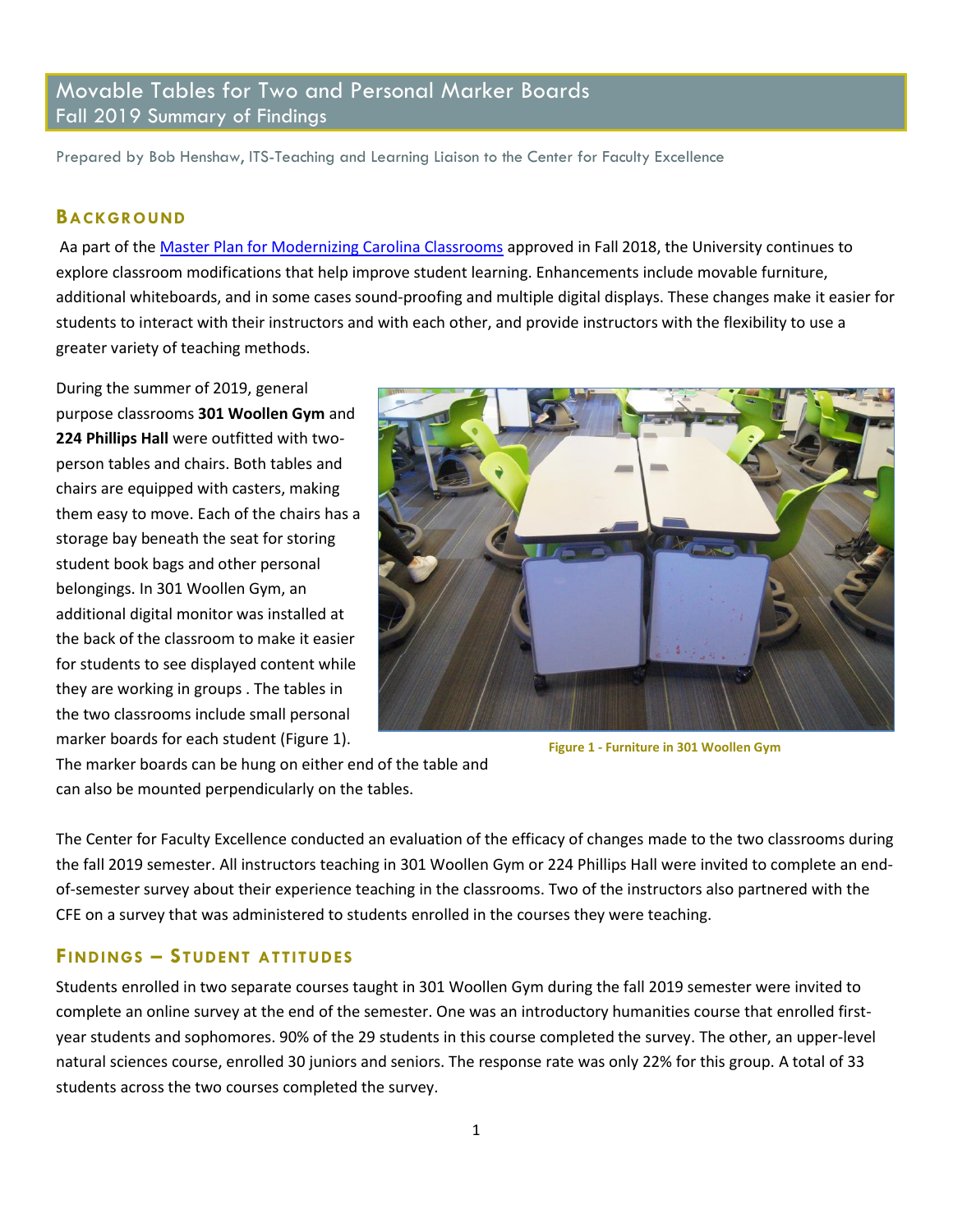Student feedback on some of the primary design goals for the classroom were positive. Design goals for these and other flexible learning spaces at UNC are based on educational research that shows that students learn and retain more when they interact constructively with their peers and their instructors. Consistent with those goals,

- 94% of students surveyed agreed that *the furniture allowed them to easily work with others during small group activities*.
- 94% agreed that *they were able to get individual help from their instructor when they needed it*.
- 91% agreed that it was *easy to see students at other tables during class discussion*.
- 100% agreed that *the tables were big enough to provide adequate personal work space*.

The instructor teaching the humanities course made regular use of the personal marker boards available at each table. Students enrolled in that course provided the following feedback:

- 100% agreed that the personal marker boards made it easier *for them to share their work with other students*.
- 92% agreed that *the personal marker boards make it easier for them to learn from the work of other students*.
- Nearly 1 in 4 students felt that *the personal marker boards are too heavy*.
- 85% agreed that *they would like to see the personal marker boards available in more classrooms*.



Overall, 94% of students agreed that *the furniture in the classroom contributed to their overall learning in the course*. 40% felt it contributed *a great deal* or *a lot*.

Representative student comments shared via the survey include:

**"I like how easily movable the desks are in order to form smaller or larger groups."**

**"I like that the chairs can swivel so that I can see any part of the room where my teacher is teaching at that moment."**

**"I like the two projectors at both ends of the class so that I never miss any information."**

### **FINDINGS – FACULTY EXPERIENCE**

Ten instructors representing six different departments completed the instructor survey that was administered near the end of the Fall 2019 semester. Instructor feedback on the primary design goals for the classroom were positive. For example,

- 90% of instructors agreed that *moving between different instructional modes (lecture, small group work, full class discussion) was easy*.
- 90% of instructors agreed that *during class activities they were able to easily observe and communicate with their students.*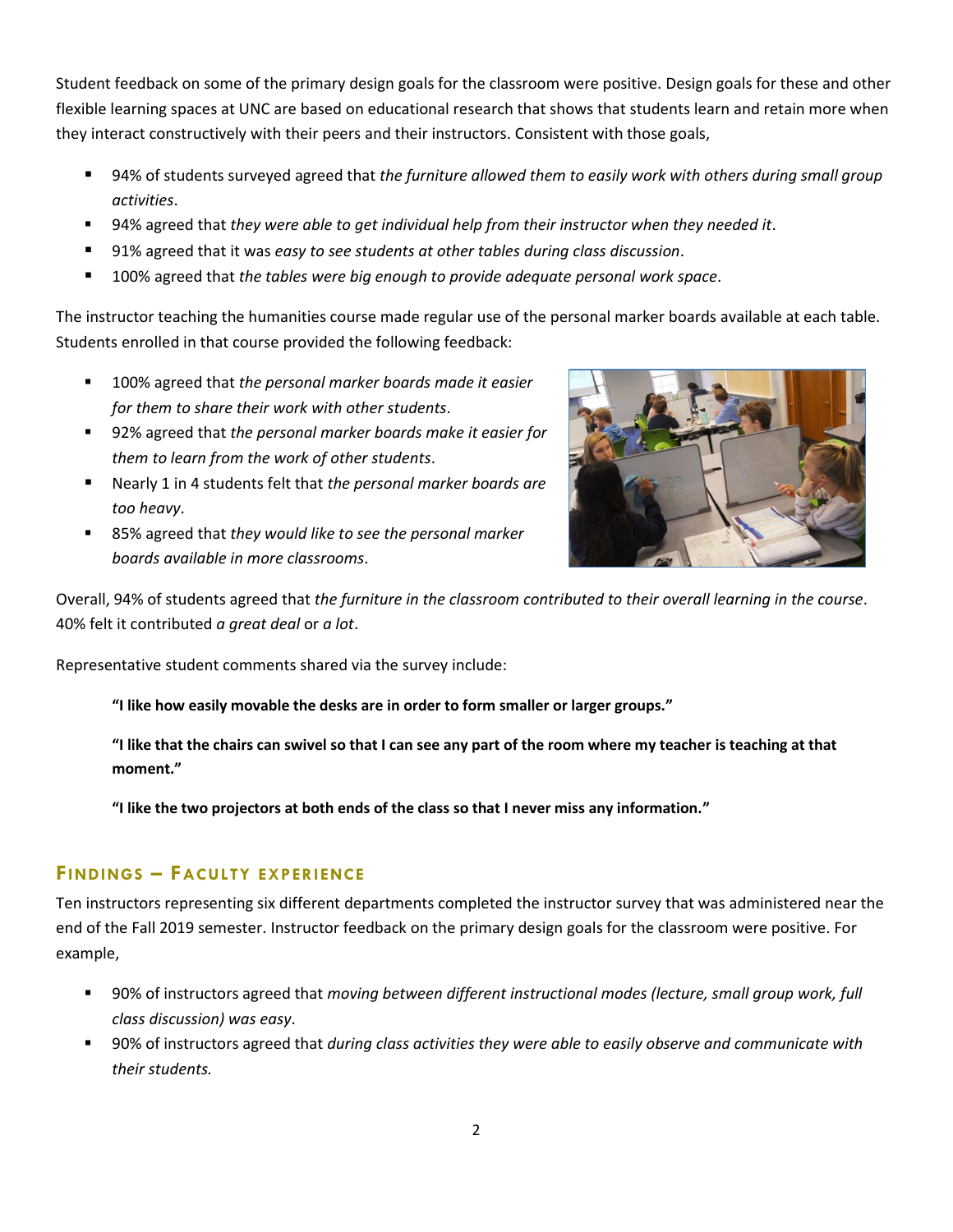■ 90% of instructors agreed that *they were able to easily access their students, regardless of where they were sitting.*

Not surprisingly, overall faculty attitudes about the classrooms were closely tied to the specific instructional methods they used to teach their courses. For example, of the three possible furniture configurations depicted in Figure 2, 60% of the surveyed instructors reported that they were most likely to arrange furniture in *tables of four*, or some combination of the three.

| Tables of 4 | Tables of 2<br>facing front | Tables of 2 in<br>semi-circle |
|-------------|-----------------------------|-------------------------------|
|             |                             |                               |

 **Figure 2 – Common furniture configurations**

Instructors who arranged furniture in *tables of 4* were much more likely to agree with the following statements:

- *I was much more likely to use small group activities in the classroom.*
- *If I was to teach in this classroom again, I would likely incorporate new activities.*
- *The furniture has contributed to the overall learning experience in the classroom.*

The following comments were typical of this group of instructors:

**"I liked virtually everything about this classroom. By far my favorite instructional space that I have used in my short Carolina career."**

### **"I love this classroom. It was awesome from day one to create a sense of community and students loved the (white)boards."**

The ease and time required to re-arrange tables also significantly impacted instructors' overall feelings about the classroom. Instructors who re-arranged tables were evenly split on their agreement with the following statements:

- *The tables were easy to move.*
- *The time it took to move the tables was reasonable.*

Instructors who strongly disagreed with these statements were much more likely to report being dissatisfied with their overall experience teaching in the classroom. The following comment was representative of this view:

**"(Re-arranging the tables) required valuable class time to rearrange to something resembling the desired configuration. In some cases, this was not possible, and it detracted from the lectures."**

Findings related to use of shared writing surfaces in the classroom: